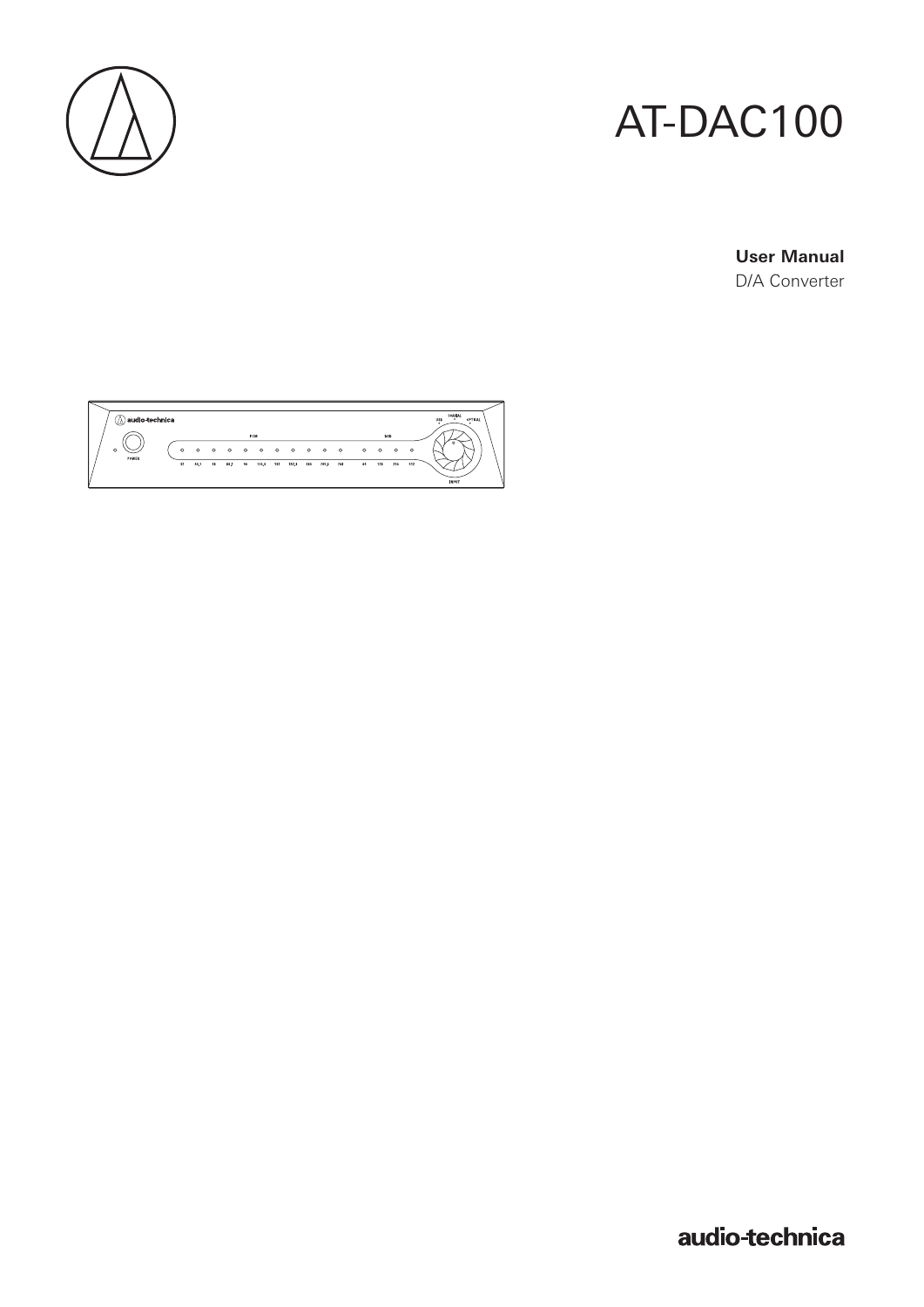### **Introduction**

Thank you for purchasing this Audio-Technica product.

Before using this product, please read through the Quick Start Guide, as well as this user manual when necessary, to ensure that you use the product correctly.

This product can only be used in the country in which it was sold. Please confirm that the voltage and power cord plug of the product are suitable for the country in which you live.

### **Package contents**

Before using the product, confirm that all the items shown below are in the package. If some items are missing or damaged, contact your local Audio-Technica dealer.



• AC adapter (approx. 1.5 m (4.9'))

We recommend keeping all the packaging materials together in case you store, move, or ship the product after purchase.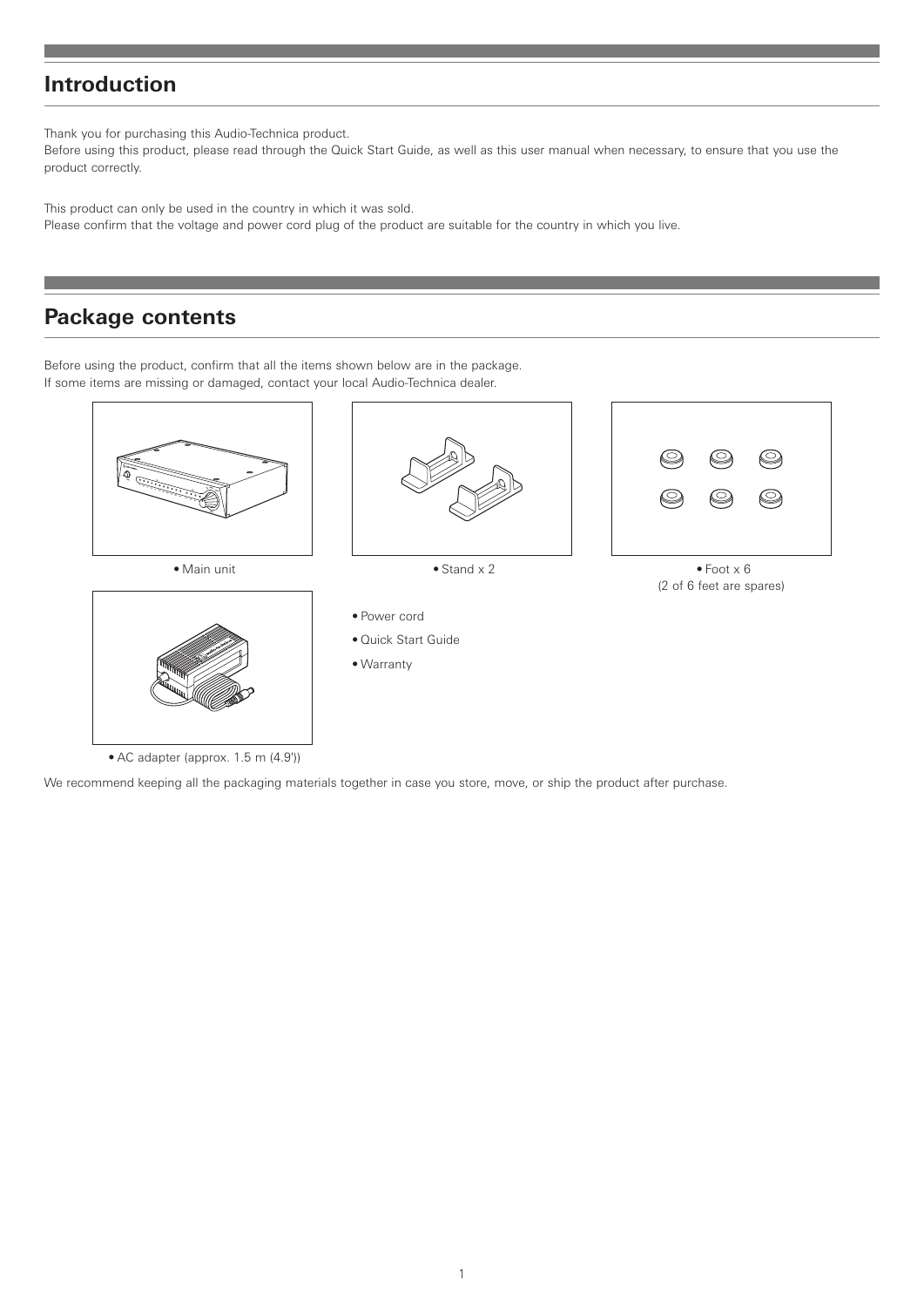### **Safety precautions**

Although this product was designed to be used safely, failing to use it correctly may result in an accident. To ensure safety, observe all warnings and cautions while using the product.

#### **Important information**

#### **Warning:**

• To prevent fire or shock hazard, do not expose this apparatus to rain or moisture.

#### **Caution:**

- Do not expose this apparatus to drips or splashes.
- To avoid electric shock, do not open the cabinet.
- Refer servicing to qualified personnel only.
- Do not expose this apparatus to excessive heat such as that generated by sunshine, fire or other heat sources.
- Do not subject this apparatus to strong impact.
- This apparatus should be located close enough to the AC outlet so that you can easily grasp the AC adapter at any time.
- In case of emergency, disconnect the AC adapter quickly.
- Do not place any objects filled with liquids, such as vases, on this apparatus.
- To prevent fire, do not place any naked flame sources (such as lighted candles) on this apparatus.
- Do not install this apparatus in a confined space such as a bookcase or similar unit.
- Install this apparatus only in the place where ventilation is good.
- In order to maintain proper ventilation, do not place any objects around the rear of this apparatus. This apparatus should be placed at least 10 cm (3.94") away from a rear wall. This apparatus should not be placed near to other electrical apparatuses. Keep the top and sides of this apparatus at least 10 cm (3.94") away from any other surface if sitting on shelving, such as an audio apparatus rack. Failure to do so may cause this apparatus to overheat, which in turn may cause it or surrounding items to catch fire.
- In the case of horizontal installation, be sure to attach the included feet to the four corners of the bottom of the product (two of the six are spare feet). In case of vertical installation, be sure to attach the included stand.

### **For customers in the USA**

#### **FCC Notice**

#### **Warning:**

This device complies with Part 15 of the FCC Rules. Operation is subject to the following two conditions: (1) This device may not cause harmful interference, and (2) this device must accept any interference received, including interference that may cause undesired operation.

#### **Caution:**

You are cautioned that any changes or modifications not expressly approved in this manual could void your authority to operate this equipment.

Note: This equipment has been tested and found to comply with the limits for a Class B digital device, pursuant to part 15 of the FCC Rules. These limits are designed to provide reasonable protection against harmful interference in a residential installation. This equipment generates, uses and can radiate radio frequency energy and, if not installed and used in accordance with the instructions, may cause harmful interference to radio communications. However, there is no guarantee that interference will not occur in a particular installation. If this equipment does cause harmful interference to radio or television reception, which can be determined by turning the equipment off and on, the user is encouraged to try to correct the interference by one or more of the following measures:

- Reorient or relocate the receiving antenna.
- Increase the separation between the equipment and receiver.
- Connect the equipment into an outlet on a circuit different from that to which the receiver is connected.
- Consult the dealer or an experienced radio/TV technician for help.

#### **Contact:**

Responsible Company: Audio-Technica U.S., Inc. Address: 1221 Commerce Drive, Stow, Ohio 44224, USA Tel: 330-686-2600

### **For customers in Canada**

**IC statement:** CAN ICES-3 (B)/NMB-3(B)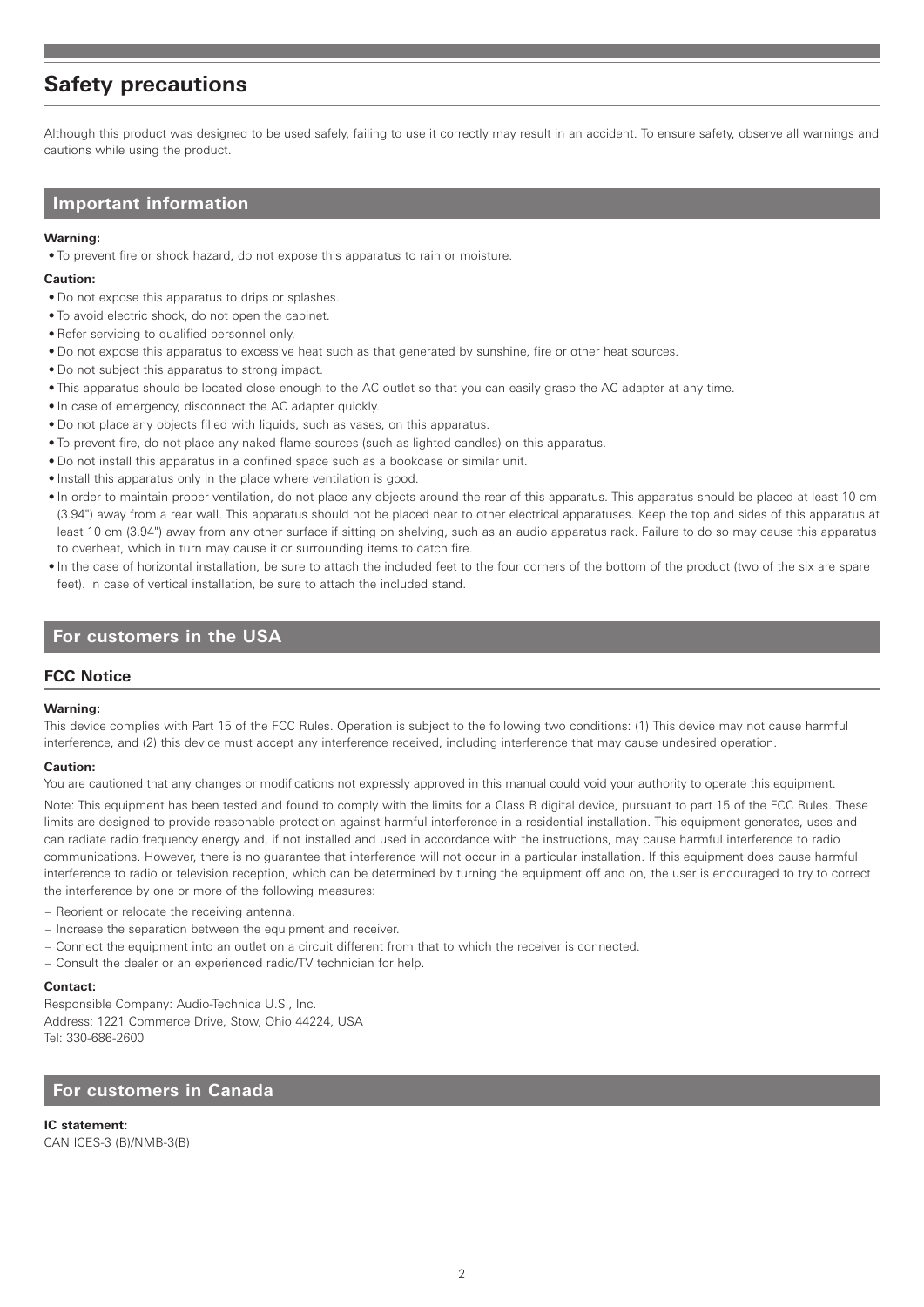### **Notes on use**

- Be sure to read the connected device's user manual before use.
- Purchase a cable suitable for the device to be connected.
- Fully insert the plug of the connecting cable.
- Stop music playback when plugging or unplugging cables.
- Before using the product for the first time, it is necessary to install the "dedicated driver software" on your PC (only for Windows). Please download from our Audio-Technica website. Before connecting the product to your PC, be sure to install the "dedicated driver software". If you connect the product to your PC before installing the driver, the product may not work properly.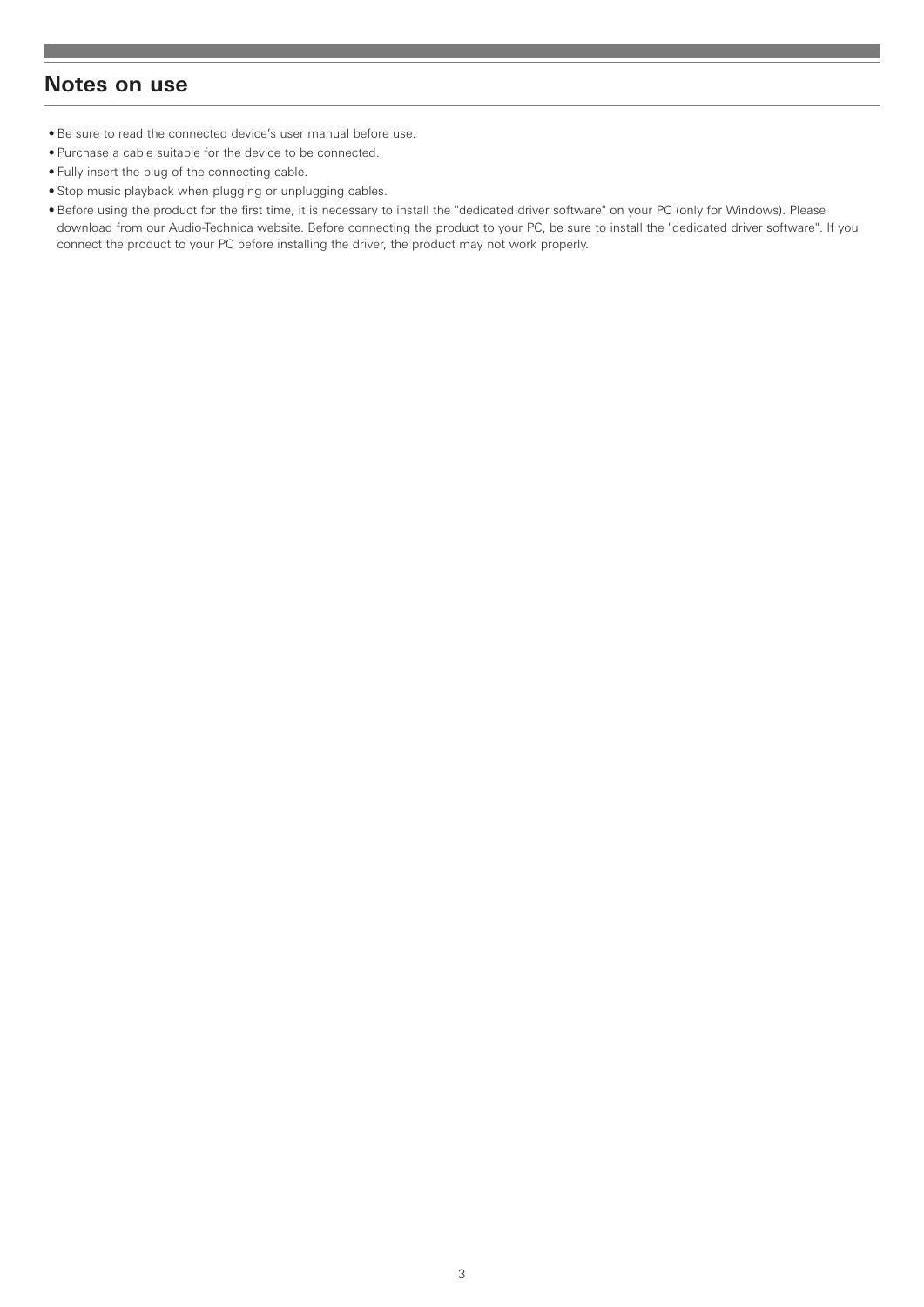### **Part names and functions**



#### **1** Power indicator lamp

Lights white when the product's power button is turned on.

#### 2 Power button

Push-type switch to turn power on/off. Pressing it turns the power on, and pressing it again turns the power off.

#### 3 Sampling frequency/DSD indicator lamp

Shows the type of DSD or the sampling frequency of the input signal while playing audio.

#### 4 Input signal switching dial

Switches the input signal (USB terminal input, coaxial digital input (COAXIAL), and optical digital input (OPTICAL)).

Input from the USB terminal supports both USB Type-B and USB Type-C™, but when both are connected, the USB Type-C input is given priority.

#### **6** LINE output terminals

Output the input signal that is selected with the input signal switching dial.

Connect to the LINE input terminals of the connected device by using an RCA audio cable (sold separately).

#### **6** Optical digital input terminal

Connects to the optical digital output terminal of the audio source device by using an optical digital cable (sold separately).

#### **7** Coaxial digital input terminal

Connects to the coaxial digital output terminal of the audio source device by using a coaxial digital cable (sold separately).

#### 8 USB terminal (USB Type-B)

Connects to the USB terminal of the audio source device by using a USB Type-B cable (sold separately).

#### 9 USB terminal (USB Type-C)

Connects to the USB terminal of the audio source device by using a USB Type-C cable (sold separately).

#### **10** Power input jack

Connects to the AC adapter provided.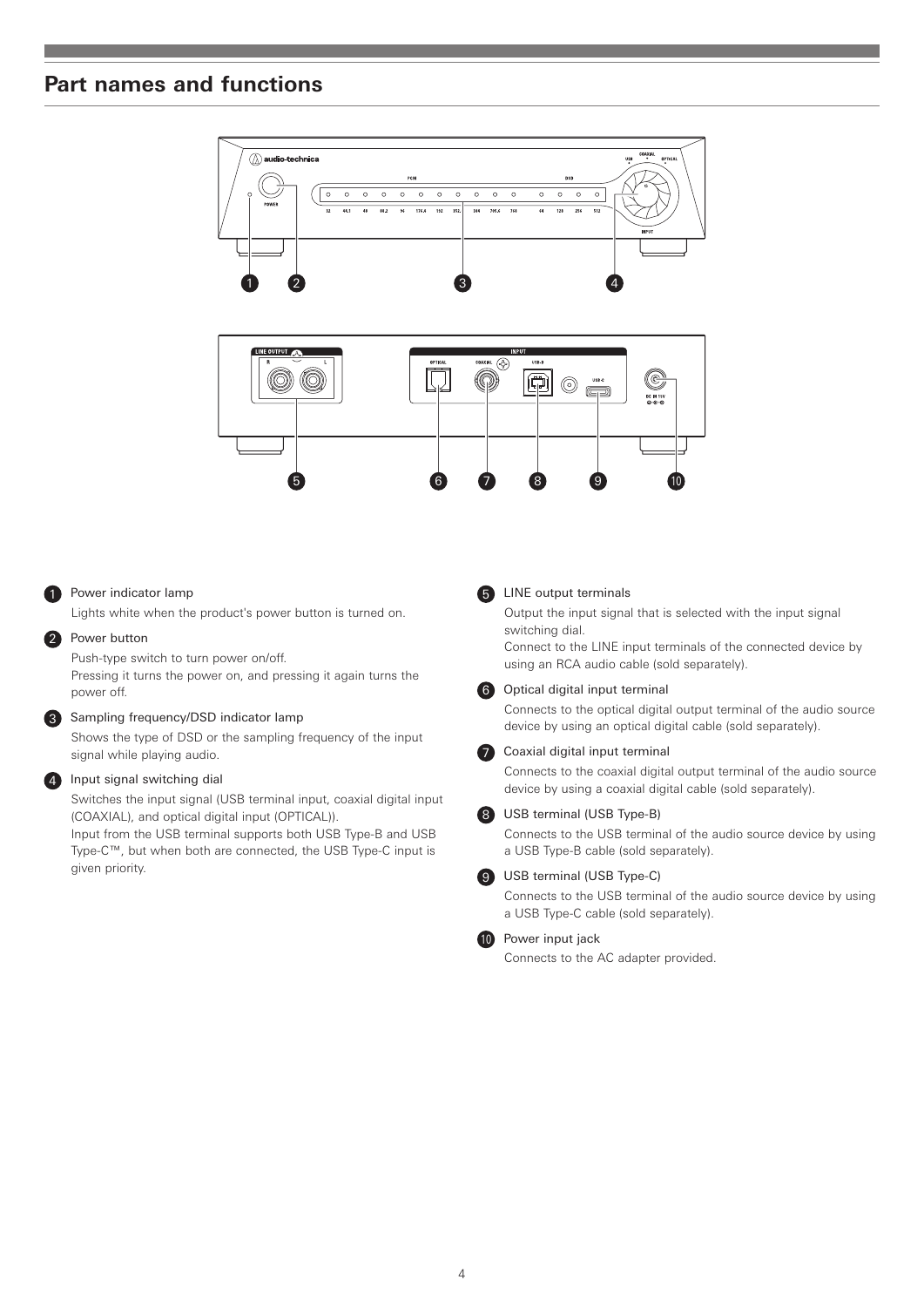### **Installing the product**

- If a radio is placed near the product, the sound from the radio may be distorted. Whenever possible, keep radios away from the product.
- Keep the product at least 1 m (3.3') away from inverter-type fluorescent lights, LED lamps, and wireless devices, such as mobile phones or Wi-Fi devices. Using them nearby could cause noise in the product.
- Install the AC adapter away from the main unit and the RCA audio cables. Using them nearby could cause noise in the product.

### **Installing the product horizontally**

- 1. Remove the protective seals from the two-sided tape on the feet, stick them evenly to the bottom of the main unit, and then install it.
	- If you need to remove a foot after sticking it on, slowly pull it off the main unit.



### **Installing the product vertically**

1. Attach the stands to the side of the main unit, and then install it.

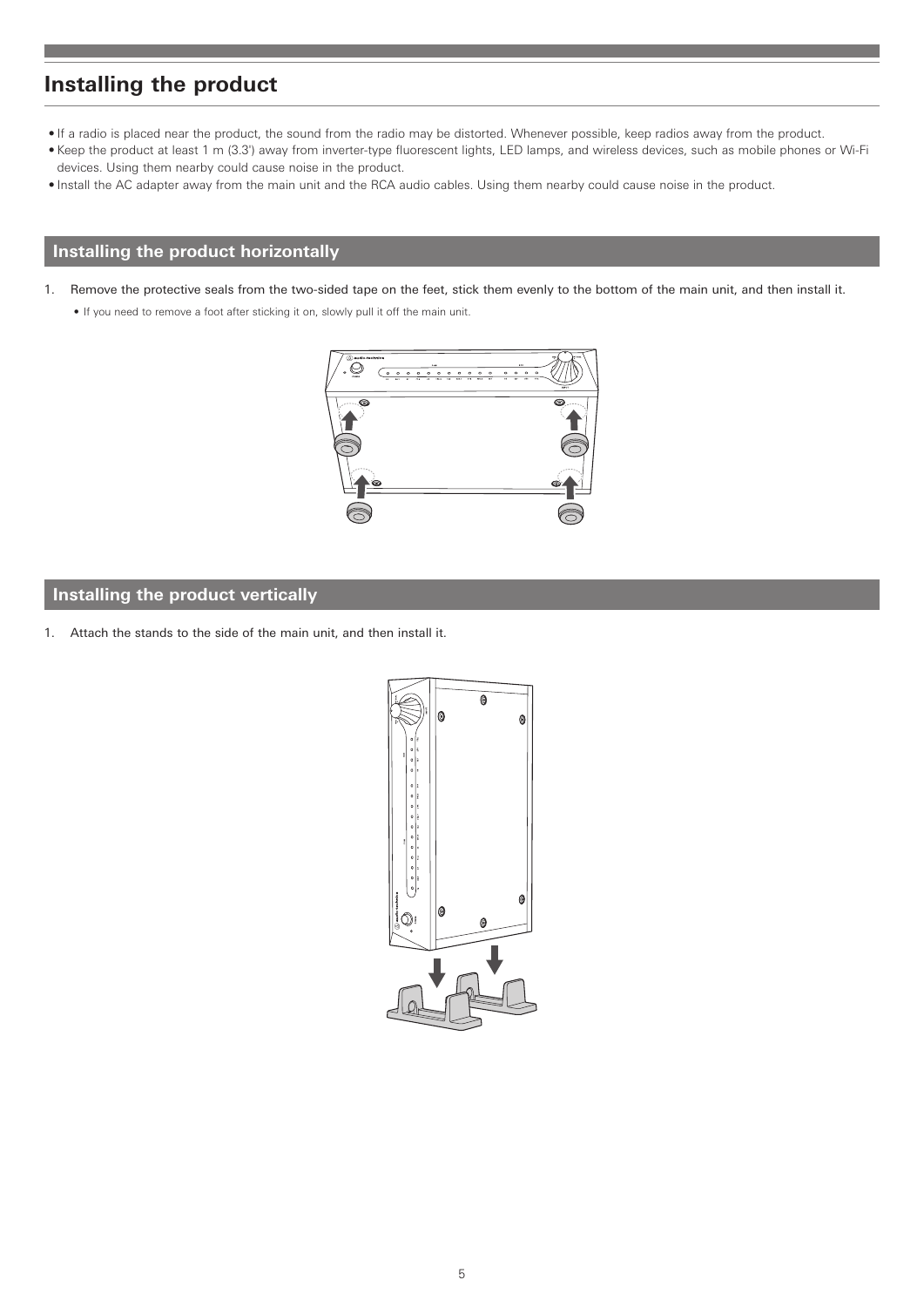### **Using the product**

### **Before making connections**

- Be sure to read the connected device's user manual before use.
- Be sure to turn off devices before connecting them.
- Purchase a cable suitable for the device to be connected.
- Fully insert the plug of the connecting cable.
- Stop music playback when plugging or unplugging cables.
- Before using the product for the first time, it is necessary to install the "dedicated driver software" on your PC (only for Windows). Please download from our Audio-Technica website. Before connecting the product to your PC, be sure to install the "dedicated driver software". If you connect the product to your PC before installing the driver, the product may not work properly.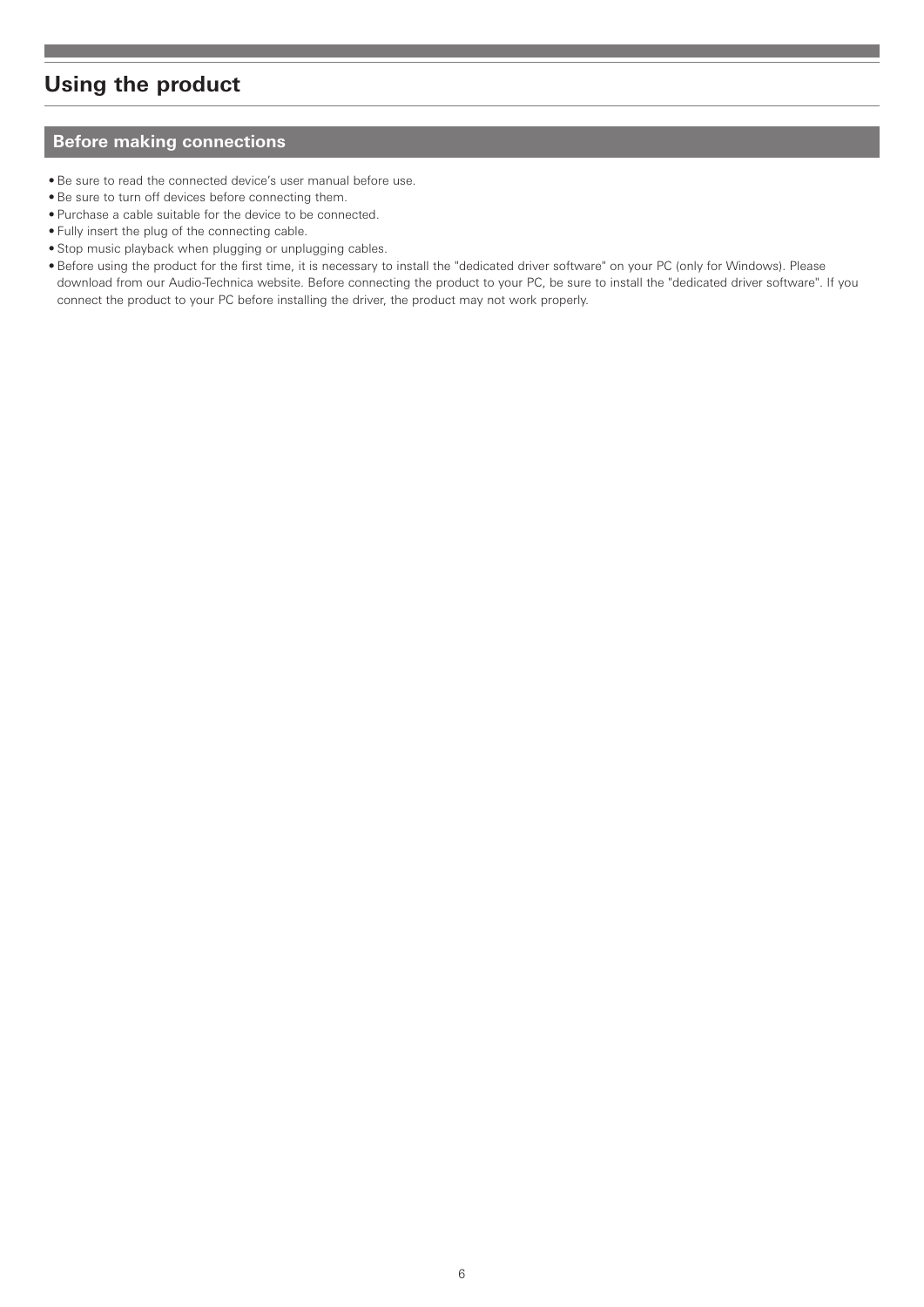### **Using the product**

#### **Making connections**

Refer to the connection diagram below to connect the devices you want to use.

- 1. Connect the power cord to the AC adapter.
- 2. Connect the AC adapter to the power input jack, and then insert the power cord into the outlet.
- 3. Turn on the connected devices.
- 4. Turn on the product's power button.
- 5. Use the input signal switching dial to select the device from which you want input.

• The signal that is input is shown by the sampling frequency/DSD indicator lamp.



\*1 For USB connection, USB Type-C connection is given priority.

\*2 A conversion adapter may be required depending on your smartphone/tablet, etc.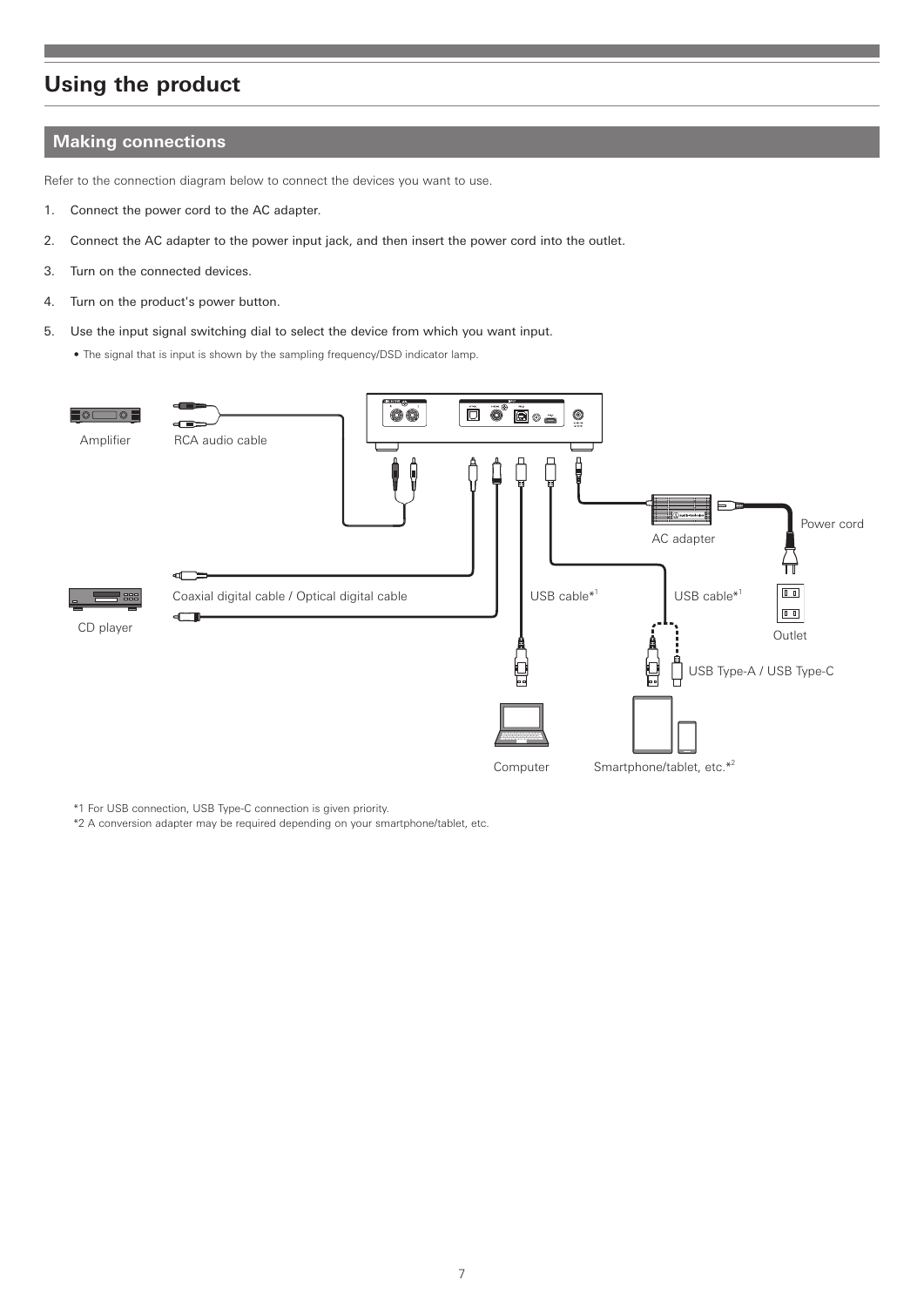### **Cleaning**

- If the product becomes dirty or dusty, turn off the power button, unplug the AC adapter, and then wipe the product with a soft, dry cloth.
- Do not use benzine or paint thinners.
- To store the product for an extended period, turn the power button off, unplug the power cord from the outlet, wrap the equipment in plastic and keep it away from moisture.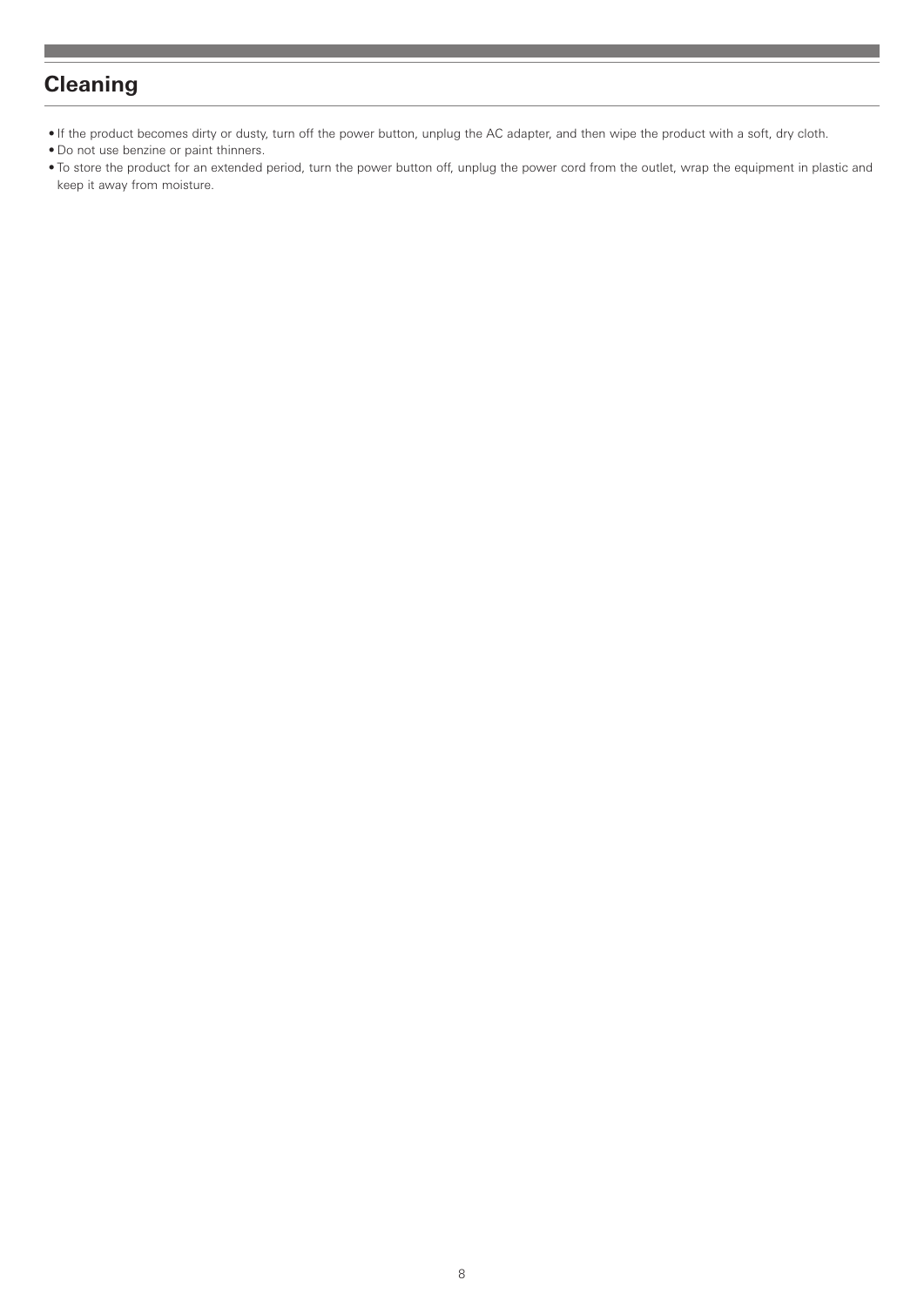### **Dimensions**

### **When feet are attached**



### **When stands are attached**





(Unit: mm)